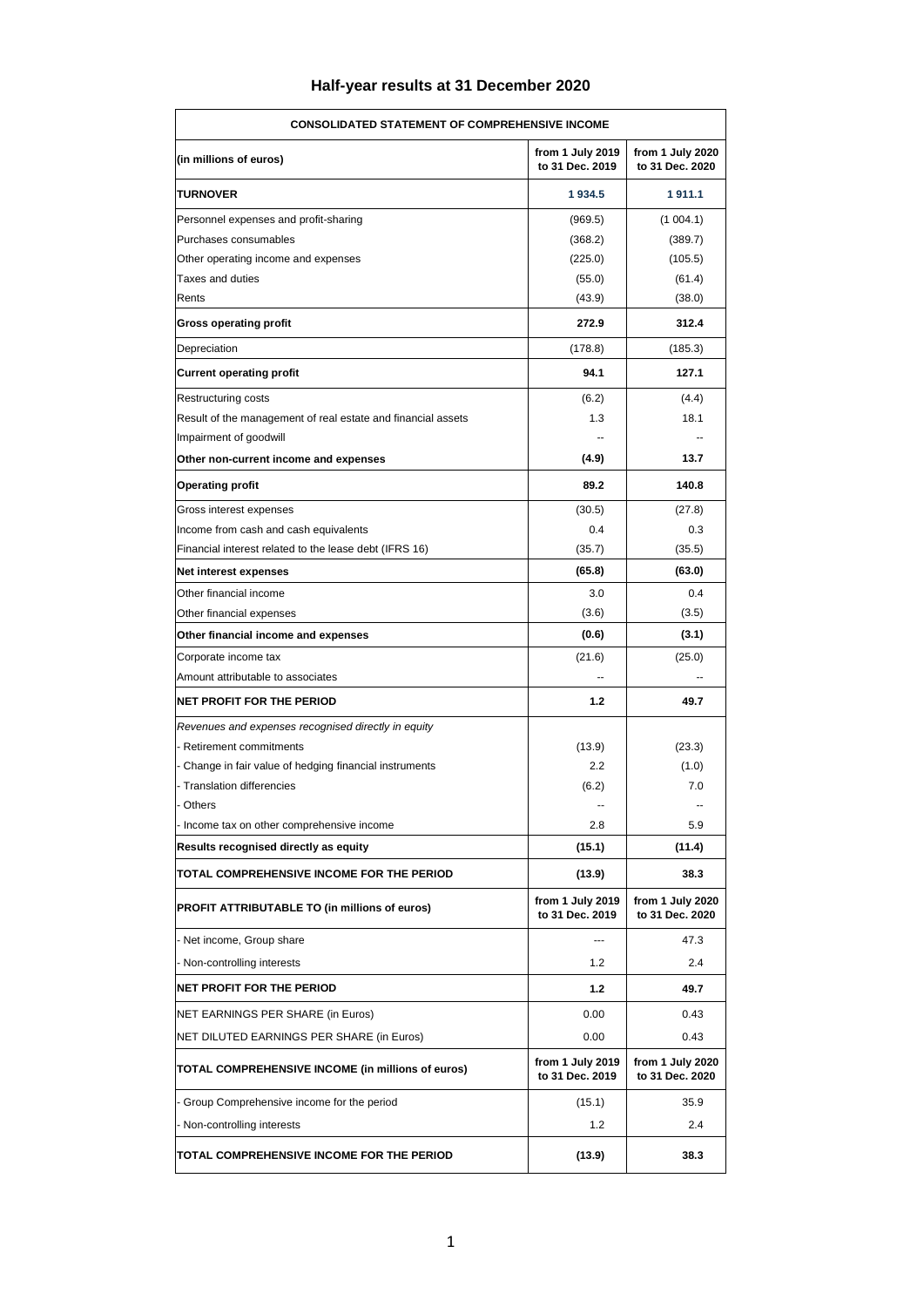| <b>CONSOLIDATED BALANCE SHEET - ASSETS</b> |            |             |  |  |  |
|--------------------------------------------|------------|-------------|--|--|--|
| (in millions of euros)                     | 30-06-2020 | 31-12-2020  |  |  |  |
| Goodwill                                   | 1735.5     | 1 742.2     |  |  |  |
| Other intangible fixed assets              | 245.5      | 247.7       |  |  |  |
| Tangible fixed assets                      | 894.9      | 926.5       |  |  |  |
| Rights of use (IFRS16)                     | 2 106.8    | 2 0 7 9 . 0 |  |  |  |
| Investments in associates                  | 0.3        | 0.3         |  |  |  |
| Other long term investment                 | 88.9       | 85.0        |  |  |  |
| Deferred tax assets                        | 91.4       | 116.9       |  |  |  |
| <b>NON-CURRENT ASSETS</b>                  | 5 163.3    | 5 197.6     |  |  |  |
| Inventories                                | 108.5      | 117.8       |  |  |  |
| Trade and other receivables                | 312.9      | 276.1       |  |  |  |
| Other current assets                       | 569.3      | 347.8       |  |  |  |
| Tax assets                                 | 12.3       | 122         |  |  |  |
| Current financial assets                   | 10.0       | 9.8         |  |  |  |
| Cash and cash equivalents                  | 538.2      | 812.8       |  |  |  |
| Assets held for sale                       |            |             |  |  |  |
| <b>CURRENT ASSETS</b>                      | 1 551.2    | 1 576.5     |  |  |  |
| <b>TOTAL ASSETS</b>                        | 6714.5     | 6774.1      |  |  |  |

| <b>CONSOLIDATED BALANCE SHEET - LIABILITIES &amp; EQUITY</b> |            |            |  |  |  |
|--------------------------------------------------------------|------------|------------|--|--|--|
| (in millions of euros)                                       | 30-06-2020 | 31-12-2020 |  |  |  |
| Share capital                                                | 82.7       | 82.7       |  |  |  |
| Additional paid-in capital                                   | 611.2      | 611.2      |  |  |  |
| Consolidated reserves                                        | 305.2      | 307.2      |  |  |  |
| Group's share of net profit                                  | 13.4       | 47.3       |  |  |  |
| Group's share of equity                                      | 1012.5     | 1 048.4    |  |  |  |
| Non-controlling interest                                     | 247        | 26.4       |  |  |  |
| <b>TOTAL SHAREHOLDERS' EQUITY</b>                            | 1 037.2    | 1 074.8    |  |  |  |
| Borrowings and financial debts                               | 1730.5     | 1 7 3 2.1  |  |  |  |
| Non-current lease debt (IFRS16)                              | 1973.8     | 1942.6     |  |  |  |
| Provisions for retirement and other employee benefits        | 136.9      | 159.3      |  |  |  |
| Non-current provisions                                       | 171 1      | 180.0      |  |  |  |
| Other long term liabilities                                  | 33.0       | 33.3       |  |  |  |
| Deferred tax liabilities                                     | 29.7       | 49.7       |  |  |  |
| <b>NON-CURRENT LIABILITIES</b>                               | 4 0 7 5 .0 | 4 097.0    |  |  |  |
| <b>Current provisions</b>                                    | 43.6       | 34.7       |  |  |  |
| Accounts payable                                             | 342.0      | 325.8      |  |  |  |
| Other current liabilities                                    | 982.2      | 1 018.6    |  |  |  |
| <b>Tax liabilities</b>                                       | 20.0       | 10.0       |  |  |  |
| Current financial debts                                      | 24.8       | 24.9       |  |  |  |
| Current lease debt (IFRS16)                                  | 189.7      | 188.3      |  |  |  |
| Bank overdraft                                               |            |            |  |  |  |
| Liabilities related to assets held for sale                  |            |            |  |  |  |
| <b>CURRENT LIABILITIES</b>                                   | 1 602.3    | 1 602.3    |  |  |  |
| <b>TOTAL EQUITY &amp; LIABILITIES</b>                        | 6714.5     | 6774.1     |  |  |  |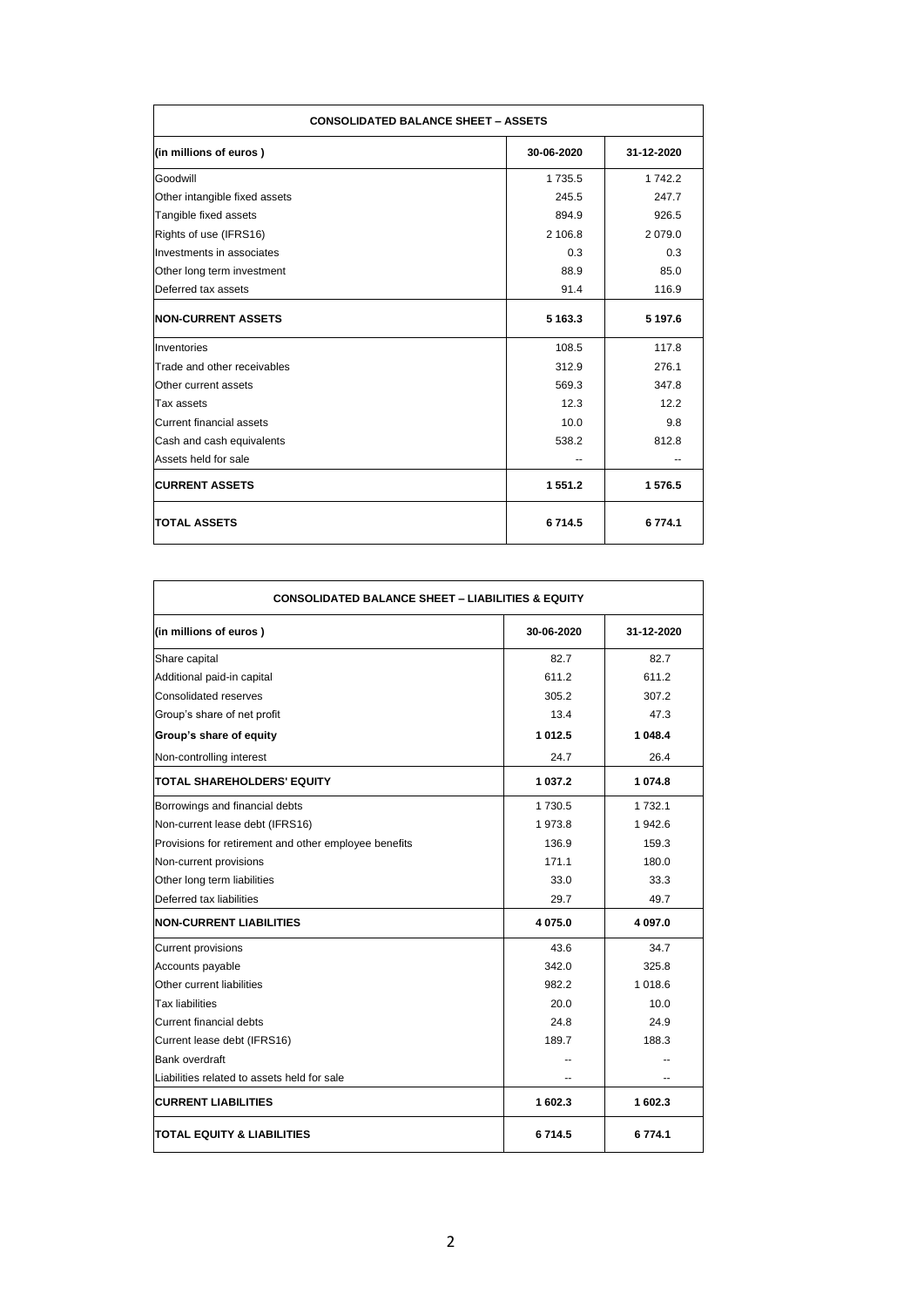| <b>CONSOLIDATED STATEMENT OF CHANGES IN EQUITY</b> |                                |                                                        |                          |                                                                            |                                                                                           |                                                    |                                                |                                        |  |
|----------------------------------------------------|--------------------------------|--------------------------------------------------------|--------------------------|----------------------------------------------------------------------------|-------------------------------------------------------------------------------------------|----------------------------------------------------|------------------------------------------------|----------------------------------------|--|
| (in millions of euros)                             | <b>SHARE</b><br><b>CAPITAL</b> | <b>ADDITIONA</b><br><b>L PAID IN</b><br><b>CAPITAL</b> | <b>RESERVES</b>          | <b>RESULTS</b><br><b>DIRECTLY</b><br><b>RECOGNISED AS</b><br><b>EQUITY</b> | <b>TOTAL</b><br><b>COMPREHEN</b><br><b>SIVE INCOME</b><br><b>FOR THE</b><br><b>PERIOD</b> | <b>GROUP'S</b><br><b>SHARE OF</b><br><b>EQUITY</b> | NON-<br><b>CONTROLLING</b><br><b>INTERESTS</b> | <b>SHAREHOLD</b><br><b>ERS' EQUITY</b> |  |
| Shareholders' equity at 30 June 2019               | 82.7                           | 611.2                                                  | 352.5                    | (58.9)                                                                     | 8.2                                                                                       | 995.7                                              | 42.8                                           | 1 038.5                                |  |
| Capital increase (including net fees)              | $- -$                          | $- -$                                                  | --                       | --                                                                         | $- -$                                                                                     | --                                                 | $\overline{\phantom{a}}$                       | --                                     |  |
| <b>Treasury shares</b>                             | $- -$                          | $\overline{\phantom{a}}$                               | --                       | $- -$                                                                      | --                                                                                        | --                                                 | $- -$                                          | --                                     |  |
| Stock options and free shares                      | $- -$                          | $\overline{\phantom{a}}$                               | $-$                      | $- -$                                                                      | --                                                                                        | --                                                 | $\overline{\phantom{a}}$                       | --                                     |  |
| Prior year appropriation of earnings               | $- -$                          | $- -$                                                  | 8.2                      | $- -$                                                                      | (8.2)                                                                                     | --                                                 | --                                             | $-$                                    |  |
| Distribution of dividends                          | $- -$                          | $- -$                                                  | --                       | --                                                                         | --                                                                                        | --                                                 | (1.5)                                          | (1.5)                                  |  |
| Change in consolidation scope                      | $- -$                          | $- -$                                                  | 9.0                      | $-$                                                                        | --                                                                                        | 9.0                                                | (15.4)                                         | (6.4)                                  |  |
| Total comprehensive income for the period          | --                             | $\overline{\phantom{a}}$                               | $\overline{\phantom{a}}$ | (15.1)                                                                     | $\overline{\phantom{m}}$                                                                  | (15.1)                                             | 1.2                                            | (13.9)                                 |  |
| Shareholders' equity at 31 December 2019           | 82.7                           | 611.2                                                  | 369.7                    | (74.0)                                                                     | --                                                                                        | 989.6                                              | 27.1                                           | 1 016.7                                |  |

| Shareholders' equity at 30 June 2020      | 82.7  | 611.2                    | 369.4 | (64.2) | 13.4                     | 1 0 1 2.5              | 24.7  | 1 037.2 |
|-------------------------------------------|-------|--------------------------|-------|--------|--------------------------|------------------------|-------|---------|
| Capital increase (including net fees)     | $- -$ | $-$                      | --    | $- -$  | $\overline{\phantom{a}}$ | $\qquad \qquad \cdots$ | $- -$ | --      |
| Treasury shares                           | --    | --                       | --    | $- -$  | --                       | $\qquad \qquad \cdots$ | --    | $-$     |
| Stock options and free shares             | --    | --                       | --    | $- -$  | --                       | $\qquad \qquad \cdots$ | --    | $-$     |
| Prior year appropriation of earnings      | --    | --                       | 13.4  | $- -$  | (13.4)                   | $\qquad \qquad \cdots$ | --    | $-$     |
| Distribution of dividends                 | --    | --                       | --    | $- -$  | $- -$                    | $\qquad \qquad \cdots$ | (0.7) | (0.7)   |
| Change in consolidation scope             |       | --                       | --    | $- -$  |                          | $\qquad \qquad \cdots$ | --    | $-$     |
| Total comprehensive income for the period | --    | $\overline{\phantom{a}}$ | $- -$ | (11.4) | 47.3                     | 35.9                   | 2.4   | 38.3    |
| Shareholders' equity at 31 December 2020  | 82.7  | 611.2                    | 382.8 | (75.6) | 47.3                     | 1 048.4                | 26.4  | 1 074.8 |

| STATEMENT OF INCOME AND EXPENSE RECOGNISED DIRECTLY IN EQUITY |            |                                       |            |                                       |            |  |  |  |
|---------------------------------------------------------------|------------|---------------------------------------|------------|---------------------------------------|------------|--|--|--|
| (in millions of euros)                                        | 30-06-2019 | Income and<br>expenses 2019 /<br>2020 | 30-06-2020 | Income and<br>expenses 2020 /<br>2021 | 31-12-2020 |  |  |  |
| Translation differencial                                      | 7.7        | 2.9                                   | 10.6       | 7.0                                   | 17.6       |  |  |  |
| Retirement commitments                                        | (48.3)     | (4.6)                                 | (52.9)     | (17.6)                                | (70.5)     |  |  |  |
| Fair value of hedging financial instruments                   | (18.3)     | (4.2)                                 | (22.5)     | (0.8)                                 | (23.3)     |  |  |  |
| <b>Others</b>                                                 | --         | 0.6                                   | 0.6        | --                                    | 0.6        |  |  |  |
| Results recognised directly as equity (Group's share)         | (58.9)     | (5.3)                                 | (64.2)     | (11.4)                                | (75.6)     |  |  |  |